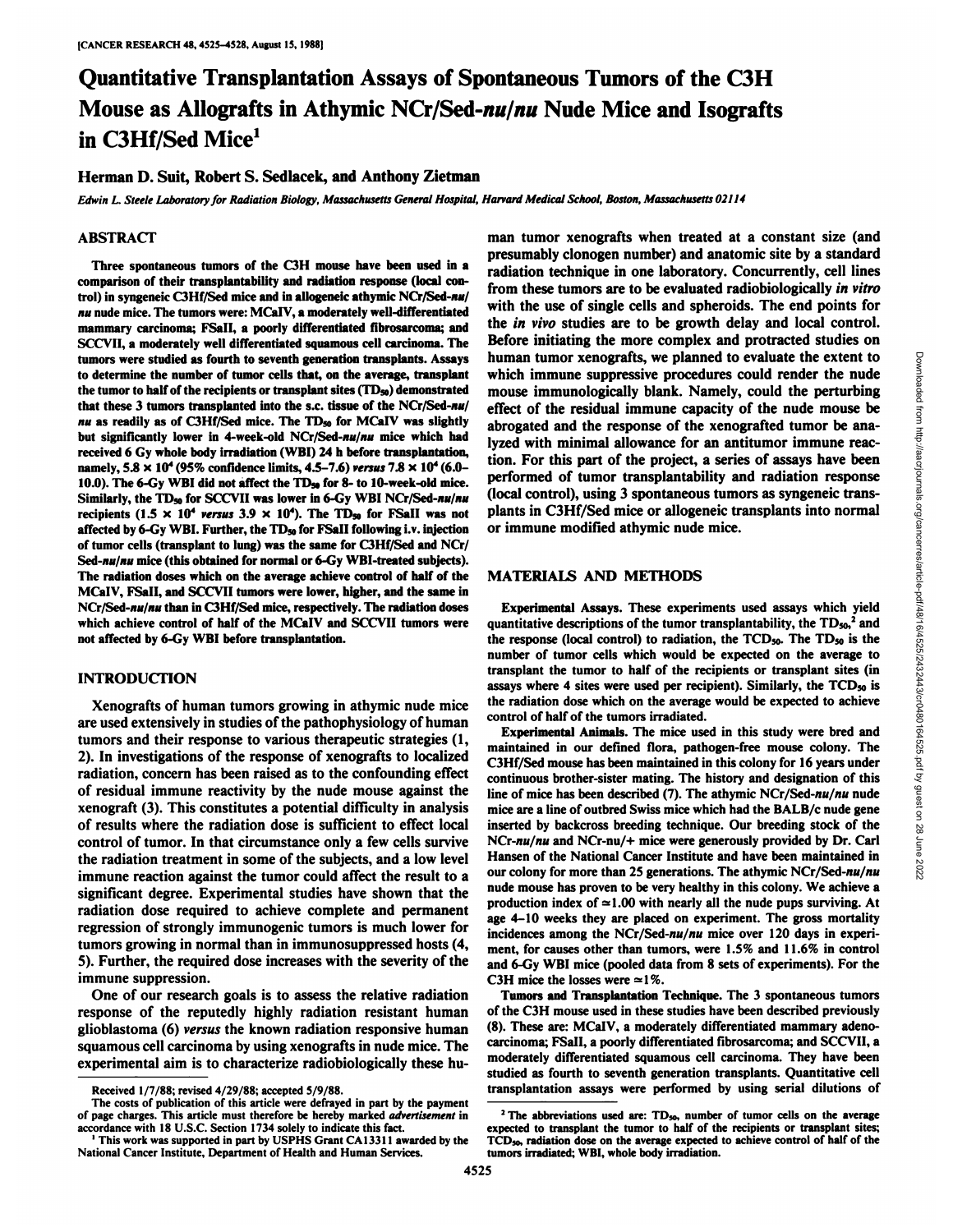suspensions of single cells. Suspensions of cells were prepared by a mechanical method. Cell viability was determined by trypan blue dye exclusion. For the  $TD_{50}$  assays, from one cell suspension, 2- to 4-fold dilutions were made and 4-10 animals were given injections of 0.1-ml suspension at each of 5-8 cell dose levels. This was performed at one session on both the C3Hf/Sed and NCr/Sed-nu/nu mice. Unless otherwise noted, equal numbers of male and female mice were used in an assay. For the  $TD_{50}$  assays, tumors were transplanted into the s.c. tissues of the right flank and more recently the right axilla, one site per animal. In the first assays, transplantation was made into the right and left axilla and flank (4 sites per animal, the same cell dose at each site in an individual mouse). The results from these assays were indicated in Tables 1-3. In those few assays, for any one animal, tumors were excised as they reached 8 mm until transplant take had been scored for 3 sites at the end of the experiment. In the  $\text{TCD}_{50}$  assays, transplantation was made in the right leg.

Radiation. Local radiation was administered on the day the mean diameter of the tumor was 6 mm by using a specially designed  $137Cs$ irradiator which features parallel opposed 3-cm diameter fields (9). The mice were anesthetized by an i.p. injection of sodium pentobarbital, 0.05 mg/g body weight. To avoid differences with respect to the comparative blood flow and tissue oxygen status between isografts and allografts, all irradiations of tumors were performed under conditions of clamp hypoxia (10). This assured that all of the cells in all of the tumors were hypoxic during the irradiation. The dose rate during the period of these assays was  $\approx$ 7.5 Gy/min. Whole body irradiation was performed by using a standard AECL Gamma Cell Irradiator with parallel opposed <sup>137</sup>Cs sources. Animals were irradiated in groups of 5. The dose rate was  $\simeq 0.9 \text{ Gy/min}.$ 

Immunization. Specific immunization against tumor was attempted by one of two procedures. First,  $2 \times 10^7$  lethally irradiated cells (120 Gy) were injected at days 21, 14, and 7 before challenge with viable cells (11). For the first injection, the cells were admixed with complete Freund's adjuvant and injected into each groin and axilla. On days -14 and  $-7$ , simple suspensions of  $2 \times 10^7$  cells were injected i.p. This procedure was used unless otherwise indicated. Secondly, a transplanted tumor was allowed to grow to 8 mm in the leg; the leg was amputated and the  $TD_{50}$  assay performed  $7-10$  days later.

End Points and Analysis of Results. For the  $TD_{50}$  assays, transplant take was scored when the tumor reached 10 mm. Tumor transplant take results were tabulated as a function of cell dose and a logit regression line was fitted through the data (10); the  $TD_{50}$  and its  $95\%$ confidence limits were then computed. The end point in the  $TCD<sub>50</sub>$ assays was local control at 120 days (absence of palpable tumor). Mice with recurrent tumors were sacrificed at tumor size of 12 mm. All mice surviving at 120 days were sacrificed and subjected to necropsy exami nation for residual or metastatic tumor. Animals dying before day 120 with local control (e.g., distant metastases, lymphoma) were excluded from the analysis. The tumor control results at 120 days were tabulated, a logit regression line was fitted, and the  $TCD<sub>50</sub>$  value with 95% confidence limits was computed (10).

Statistical Methods. Ninety-five % confidence intervals were used to compare separate  $TD_{50}$  or  $TCD_{50}$  data. When these overlapped, a standard  $Z$  test was used to discriminate statistically significant differences that may still exist.

#### **RESULTS**

MCalV transplanted as readily into the allogeneic 4-weekold NCr/Sed-nw/nw mice as into the syngeneic C3Hf/Sed mice as shown by the data given in Table 1.For the 8-week-old mice the  $TD_{50}$  was marginally higher in the NCr/Sed-nu/nu recipients. The TD<sub>50</sub> values in both the C3Hf/Sed and the NCr/Sed*nu/nu mice tended to be higher for transplantation into MCal V* immunized recipients (achieving significance in experiment 1 for the C3Hf/Sed mice) and lower in 6-Gy WBI recipients. We have examined further for an effect of 6-Gy WBI or immuni zation to modify the  $TD_{50}$  in separate experiments (experiments 2 and 3). For transplantation of MCalV into C3Hf/Sed mice,

the TDso was significantly higher in preimmunized than in 6- Gv WBI animals ( $Z$  test;  $P < 0.05$ ). However, neither of those TD<sub>50</sub> values differed from the TD<sub>50</sub> for control mice. In comparable, but separate, assays in  $NCr/Sed-nu/nu$  mice, there was no effect of 6-Gy WBI or preimmunization on acceptance of MCalV transplants. In experiments performed in the mid-1960s, the TDsoS for MCalV transplanted into C3H/He mice were modestly but significantly increased by prior immuniza tion  $(5.0 \times 10^4$  to  $13.3 \times 10^4)$  (11). However, 4.7-Gv<sup>3</sup> WBI did not affect transplantability into  $F_1$  hybrid mice (12).

The  $TD_{50}$  values for SCCVII were the same for syngeneic and allogeneic transplantation into normal recipients (Table 1). The TDso was marginally but significantly lower in 6-Gy WBI  $NCr/Sed-nu/nu$  mice.

The TD<sub>50</sub>s for transplantation of FSaII into the s.c. tissue are also shown in Table 1; comparable values were obtained for syngeneic and allogeneic transplantation for the various exper 6-Gy WBI or immunization.

syngeneic and allogeneic transplantation for the various experiments. The TD<sub>so</sub> in NCr/Sed-*nu/nu* mice was not modified by  $6-6y$  WBI or immunization. In addition, for FSaII, TD<sub>so</sub> assays were performed by using i.v. ( In addition, for FSaII,  $TD_{50}$  assays were performed by using i.v. (essentially transplantation to lung) injection of viable tu mor cells. As shown by Table 2, the  $TD_{50}$ s were the same for i.v. injection of tumor cells (transplant to lung) into C3Hf/Sed and NCr/Sed- $nu/nu$  mice. Whole body irradiation caused a significant (Z test,  $P < 0.05$ ), lowering of TD<sub>50</sub> for both syngeneic and allogeneic transplantation. The numbers of tumor nodules at 13-14 days after i.v. injection of FSall cells were the same in  $NCr/$ Sed- $nu/nu$  and C3Hf/Sed mice at all cell doses used in both normal and 6-Gy WBI recipients in 2 of 3 experiments. In one experiment, the numbers of tumor nodules were lower in the NCr/Sed- $nu/nu$  mice. In each of the 3 assays, the numbers of nodules in lungs were higher in the mice which had received 6-Gy WBI. The mean survival times after i.v. injection of FaII cells were the same for the NCr/Sed- $nu/nu$ and the C3H mice. The observed lower  $TD_{50}$  values and higher number of tumor nodules in the 6-Gy WBI recipients is not proof that an immune rejection reaction had been suppressed. The phenomenon of greater transplantability in irradiated lung is well known and obtains with nonimmunogenic tumor systems (13).

The final group of experiments were assays of local control of 6-mm tumors as a function of radiation dose. The resultant  $TCD_{50}$  values are shown in Table 3.  $TCD_{50}$  values were significantly lower for MCalV when growing in normal or 6-Gy WBI NCr/Sed-nu/nu mice than in normal C3Hf/Sed mice as shown in two independent experiments. There was, however, no sig nificant effect of the 6-Gy WBI to increase the TCD<sub>50</sub>. Local control of FSall required significantly higher doses for allo grafts in the NCr/Sed- $nu/nu$  mice than transplants in the syngeneic C3Hf/Sed mice. For SCCVII, the TCD<sub>50</sub> values were the same for tumors in C3Hf/Sed and NCr/Sed-nu/nu mice. For both MCaIV and SCCVII, the TCD<sub>50</sub> was unaffected by 6-Gy WBI 24 h before transplantation. This does not support an immune rejection reaction as responsible for TCD<sub>50</sub> MCaIV being lower in NCr/Sed- $nu/nu$  mice. In contrast, the TCD<sub>50</sub> for FSaII was significantly higher in the NCr/Sed-nu/nu than in the C3Hf/Sed mice; namely, the opposite to that expected were the NCr/Sed- $nu/nu$  mounting an immune rejection against the FSall.

<sup>&</sup>lt;sup>3</sup> Radiations were 250 kVp X-rays. Dose is expressed here in terms of  ${}^{60}Co$  Gy equivalent units, namely, doses in 250 kVp rads were multiplied by relative biological effectiveness factor of 1/0.85.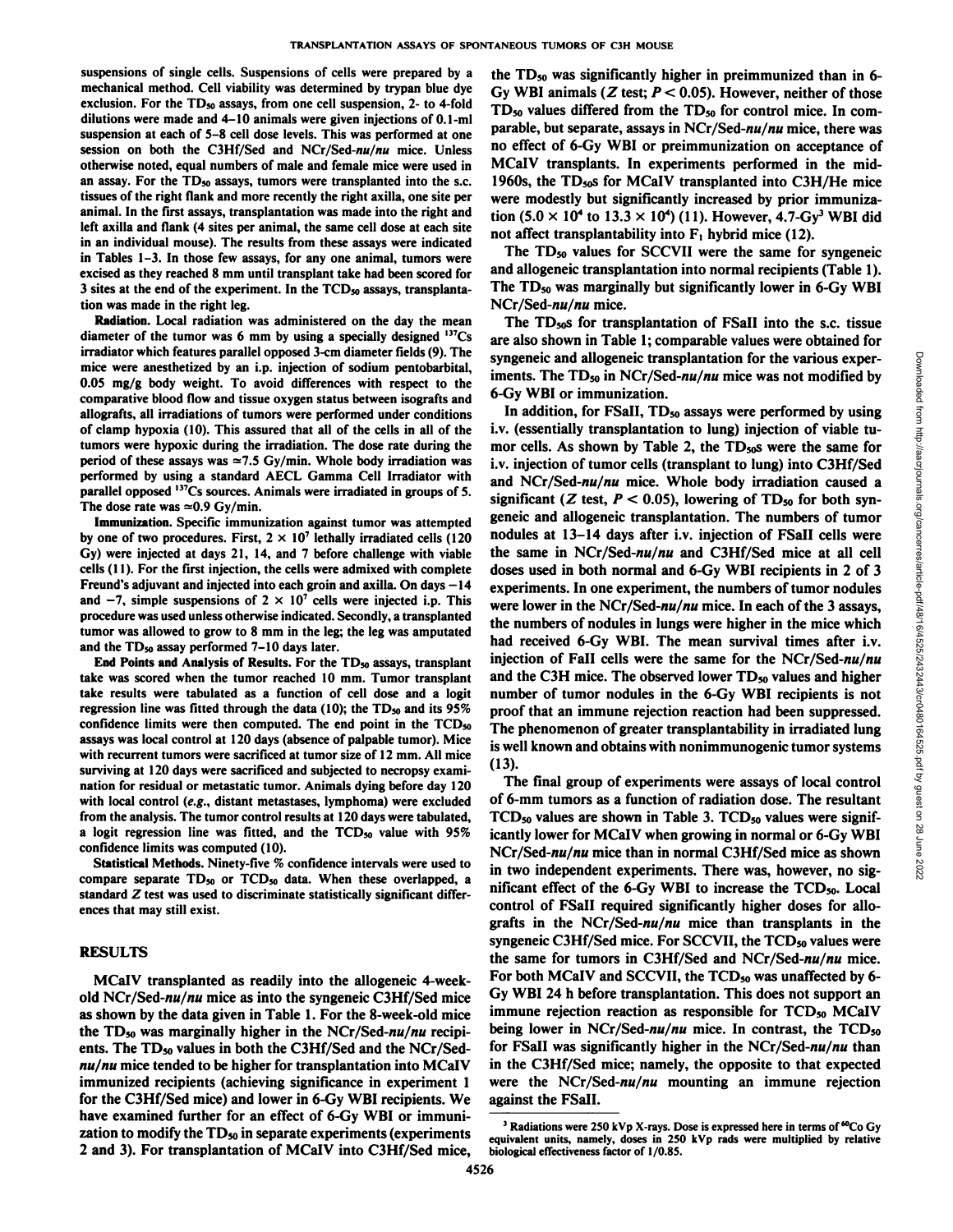Table 1 TD<sub>50</sub> values for syngeneic and allogeneic transplantation of MCaIV, FSaII, and SCCVII into the s.c. tissues of control, 6-Gy whole-body irradiated, or "immunized" recipients

|                         | Recipient |                | TD <sub>50</sub> values                      |                                 |
|-------------------------|-----------|----------------|----------------------------------------------|---------------------------------|
| Experiment              | age (wk)  | <b>Status</b>  | C3Hf/Sed                                     | NCr/Sed-nu/nu                   |
| <b>MCaIV</b>            |           |                |                                              |                                 |
|                         | 4         | Control        | $11.0 \times 10^{4}$ (8.6–14.0) <sup>a</sup> | $7.8 \times 10^{4}$ (6.0-10.0)  |
|                         |           | 6-Gy WBI       | $7.4 \times 10^4$ (4.7–12.0)                 | $5.8 \times 10^4$ (4.5–7.6)     |
|                         | 8         | <b>Control</b> | $7.1 \times 10^4$ (5.6–8.9)                  | $10.1 \times 10^{4}$ (6.9–15.0) |
|                         |           | Immunized      | $24.0 \times 10^4$ (11.0–51.0)               | $14.0 \times 10^4$ (1.8–10.0)   |
| $2$ and $3$             | $8 - 10$  | <b>Control</b> | $14.3 \times 10^{4}$ (8.4-24.4)              | $9.0 \times 10^4$ (4.2–19.3)    |
|                         |           | 6-Gy WBI       | $11.8 \times 10^{4}$ (8.3–16.8)              | $11.2 \times 10^{4}$ (5.8–21.9) |
|                         |           | Immunized      | $18.7 \times 10^4$ (13.3–26.2)               | $-7.0 \times 10^4$ (2.9–16.7)   |
| <b>FSall</b>            |           |                |                                              |                                 |
| 1                       | 4         | Control        | $12.3(5.3 - 28.5)$                           | $1.0(0.5-2.0)$                  |
| $\overline{\mathbf{c}}$ | $8 - 10$  | <b>Control</b> | $2.6(1.6-4.3)$                               | $2.0(1.4-2.8)$                  |
|                         |           |                | $3.8(2.1 - 6.8)$                             |                                 |
|                         |           | 6-Gy WBI       |                                              | $1.2(0.8-1.6)$                  |
|                         |           |                |                                              | $1.5(1.4-2.8)$                  |
|                         |           | Immunized      |                                              | $2.2(1.3-2.8)$                  |
| 3                       | 10        | <b>Control</b> |                                              | $2.0(1.4-2.8)$                  |
|                         |           | 6-Gy WBI       |                                              | $1.2(0.8-1.6)$                  |
|                         | 4         | <b>Control</b> |                                              | $1.3(1.0-1.8)$                  |
|                         |           | 6-Gy WBI       |                                              | $1.5(1.1-2.1)$                  |
| <b>SCCVII</b>           |           |                |                                              |                                 |
| 1                       | 4         | Control        | $3.0 \times 10^4$ (1.3–11.0)                 | $3.9 \times 10^{4}$ (1.3–11.0)  |
|                         |           | 6-Gy WBI       | $>10^{4} < 10^{5}$                           | $1.5 \times 10^{4}$ (0.6–3.6)   |

Numbers in parentheses, 95% confidence limits.

<sup>6</sup> Immunized by allowing tumor transplant in leg to grow to 8 mm; the leg was amputated and the TD<sub>50</sub> assay was performed 7-10 days later.

Table 2 FSaII tumor nodules in lung at 13-14 days, mean survival times, and TD<sub>50</sub> values following i.v. injection of FSaII cells into C3Hf/Sed and NCr/Sednu/nu mice

| No. of FSaII                       | C3Hf/Sed                   |                         | NCr/Sed-nu/nu   |                 |  |  |  |  |
|------------------------------------|----------------------------|-------------------------|-----------------|-----------------|--|--|--|--|
| cells                              | Normal                     | 6-Gy WBI                | Normal          | 6-Gy WBI        |  |  |  |  |
| Mean no. of tumor nodules in lungs |                            |                         |                 |                 |  |  |  |  |
| <b>Experiment 1</b>                |                            |                         |                 |                 |  |  |  |  |
| $4 \times 10^3$                    | $50.4 \pm 18.8^{\circ}$    | $67.5 \pm 37.6$         | $13.2 \pm 12.2$ | $28.5 \pm 21.0$ |  |  |  |  |
| $16 \times 10^3$                   | $98.2 \pm 65.5$            | $127 \pm 31.0$          | $36.8 \pm 25.8$ | $51.2 \pm 44.4$ |  |  |  |  |
| <b>Experiment 2</b>                |                            |                         |                 |                 |  |  |  |  |
| $4 \times 10^3$                    | $1.8 \pm 1.3$              | $3.4 \pm 1.4$           | $2.0 \pm 1.9$   | $3.3 \pm 2$     |  |  |  |  |
| $16 \times 10^3$                   | $5.0 \pm 3.8$              | $12.9 \pm 8.0$          | $8.1 \pm 5.1$   | $13.6 \pm 10.0$ |  |  |  |  |
| <b>Experiment 3</b>                |                            |                         |                 |                 |  |  |  |  |
| $16 \times 10^3$                   | $35.3 \pm 12.7$            | $47.5 \pm 12.5$         | $33.9 \pm 10.9$ | $64.2 \pm 23.5$ |  |  |  |  |
|                                    | Mean survival times (days) |                         |                 |                 |  |  |  |  |
| <b>Experiment 2</b>                |                            |                         |                 |                 |  |  |  |  |
| $4 \times 10^3$                    | 27.0                       | 20.0                    | 25.0            | 24.0            |  |  |  |  |
| $16 \times 10^{3}$                 | 21.0                       | 16.9                    | 16.4            | 18.0            |  |  |  |  |
|                                    |                            | TD <sub>so</sub> values |                 |                 |  |  |  |  |
| <b>Experiment 4</b>                | 16.5                       | 5.1                     | 18.5            | 6.3             |  |  |  |  |
|                                    | $(7.9 - 34.5)^p$           | $(2.4 - 10.4)$          | $(61 - 56.3)$   | $(3.5 - 11.4)$  |  |  |  |  |

<sup>a</sup> One standard deviation.

<sup>b</sup> Numbers in parentheses, 95% confidence limits.

### **DISCUSSION**

MCaIV, FSaII, and SCCVII transplanted virtually as readily into the s.c. tissue of normal allogeneic athymic NCr/Sed-nu/ nu nude mice as into syngeneic C3H mice. This was also true for transplantation to the lung for FSaII, using i.v. injection of tumor cells, using TD<sub>50</sub>, mean survival time, or number of tumor nodules at 14 days as the end points. Immune modification of the recipients before challenge with viable tumor cells effected only slight changes in  $TD_{50}$  values in either syngeneic or allogeneic mice.

The TCD<sub>50</sub> value would be expected to decrease with effectiveness of the host immune reaction to the tumor. In these experiments, the TCD<sub>50</sub> values for MCaIV, FSaII, and SCCVII growing in  $NCr/Sed-nu/nu$  mice were lower, higher, and the

Table 3 TCD<sub>50</sub> values for 6-mm diameter isotransplants and allotransplants of MCaIV, FSaII, and SCCVII treated by single doses under clamp hypoxia

|               | TCD <sub>50</sub> at 120 days |                     |                               |  |  |  |
|---------------|-------------------------------|---------------------|-------------------------------|--|--|--|
| Tumor         | C3Hf/Sed                      | NCr/Sed-nu/nu       | NCr/Sed-nu/nu<br>$(6-Gy WBI)$ |  |  |  |
| MCaIV         | 70.1 (66.9–73.4) <sup>e</sup> | 58.6 (52.2–65.7)    | $60.7(58.3 - 63.2)$           |  |  |  |
|               | $65.9(64.5 - 67.3)$           | $62.5(59.6 - 65.4)$ | $63.4(61.1 - 65.9)$           |  |  |  |
| Pooled        | 67.6 (66.0-69.2)              | $61.5(58.6 - 64.5)$ | $61.8(60.0 - 63.5)$           |  |  |  |
| <b>FSall</b>  | 70.3 (65.3–75.6)              | 83.6 (79.2–88.2)    |                               |  |  |  |
|               | 72.2 (69.4–75.1)              |                     |                               |  |  |  |
|               | 77.6 (74.9-80.4)              | 82.5 (80.1–84.9)    |                               |  |  |  |
| <b>SCCVII</b> | $66.6(63.8 - 69.5)$           |                     | $67.6(64.5 - 70.9)$           |  |  |  |
|               |                               | 64.7 (51.1-81.9)    | 69.9 (64.3-75.9)              |  |  |  |
|               | 74.1 (71.6–76.6)              | 71.3 (66.6–76.3)    | 70.8 (66.7–75.1)              |  |  |  |

<sup>a</sup> Numbers in parentheses, 95% confidence limits.

same, respectively, than for these three tumors growing in the syngeneic C3Hf/Sed hosts. There is no basis for expecting a higher TCD<sub>50</sub> for a spontaneous tumor growing in allogeneic nude mice than in syngeneic mice as was found for FSaII in repeat experiments. The TCD<sub>50</sub> values for MCaIV were 10% lower ( $P < 0.05$ ) when growing in NCr/Sed-nu/nu mice. If that lesser TCD<sub>50</sub> reflected an active immune rejection reaction participating in tumor eradication, a higher TCD<sub>50</sub> would have been expected for MCaIV transplanted into 6-Gy WBI mice. This was not found. Similarly, 6-Gy WBI had no effect on the TCD<sub>50</sub> for SCCVII in NCr/Sed-nu/nu mice. As noted earlier, 6-Gy WBI was associated with a lower TD<sub>50</sub> in NCr/Sed-nu/ nu mice for SCCVII but not for MCaIV. These observed differences in TCD<sub>50</sub> values for syngeneic and allogeneic transplantation may reflect limitations in the experimental assays and/or be due in part to unknown differences in number of clonogens in tumors measured to be 6 mm growing in the normal and the nude mice.

In conclusion, these results from quantitative tumor cell transplantation and radiation response (local control) assays using MCaIV, FSaII, and SCCVII indicate only very small